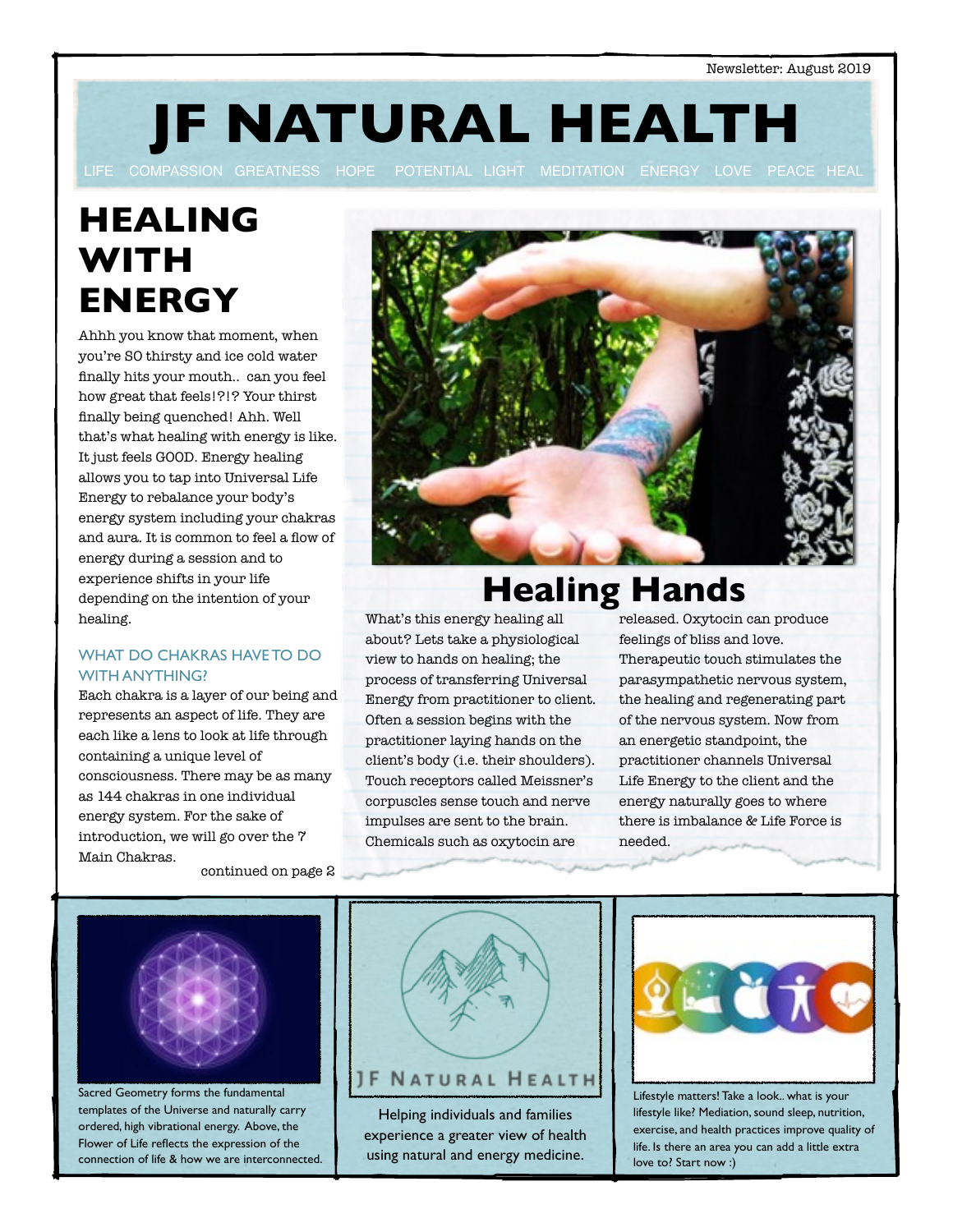### **Human beings are multi-dimensional; We are Spirits having a physical, emotional, & mental experience!**

*• • •* The main chakras are located throughout the spinal column and are closely connected with the peripheral nervous system and major endocrine glands. The 1st energy center is the root chakra which is located at the base of the spine and can be balanced using hands on healing of the feet, knees and hips as well as doing grounding exercises to reconnect with the Earth. This chakra is commonly associated with the color red and deals with a person's basic needs, physical health and connection with the Earth. It is the densest of all the chakras and the most primal; Ayurveda teaches that it is of the Earth element. Feeling a lack of security and/or physical vitality can indicate an imbalance in this center. The root chakra forms the base of the Hara line which is an energetic line that connects us with the Earth and Cosmos. Next, lying just behind the

## **CHAKRAS AND AURA**



*Working with the chakras and aura is a great way to bring healing into the body down to the cellular level. Chakra balancing brings about expanded levels of awareness.*

*In Sanskrit, chakra means wheel. Each chakra is an energy center... a lens to view the world from... A level of consciousness.*



navel is the 2nd center, the sacral chakra associated with the color orange, as well as creativity, pleasure and sexuality. After the sacral is the third energy center, the solar plexus which exists in the gut and is yellow in color, dealing with personal power, will, and energy distribution. The 4th chakra is the center of being, the heart center and is green. This chakra

vibrates love, interconnection, and oneness. It acts as a bridge between the physical world and the cosmos. The 5th chakra lies in the throat and is blue, dealing with communication and expression. A strong throat chakra is able to make words, law. The 6th energy center is between the back of the head and forehead and is often referred to as the third eye. continued on page 3

## GROUNDING EXERCISE

Root Chakra: Muladhara, in Sanskrit. The primal energy center and first of three chakras that deals with matter, instinct and survival.

**Affirm:** *I am safe, I am secure, I am centered, I am grounded, I belong.*

**Chant:** LAM, this sound creates a vibration that releases blocked energy from the root chakra and is activating, giving energy of courage, resourcefulness, belongingness, & security.

**Meditate:** Sitting with your back straight & the soles of your feet on the ground, bring your attention to the center of your head & breathe in. Now, focus on the base of your spine, where your root chakra is & breathe in. Imagine like roots of a tree coming out of your root chakra into the Earth. With your breath, send your roots deeper & deeper into the Earth. Continue until you reach the Earth's core & wrap your roots around its core. Settle in & breathe. When you're ready while breathing in, draw Earth energy into your roots, filling you with nourishment. Allow the energy to continue up and fill your root chakra until you are completely grounded & one with the Earth. Close this meditation with a feeling of gratitude, and smile.